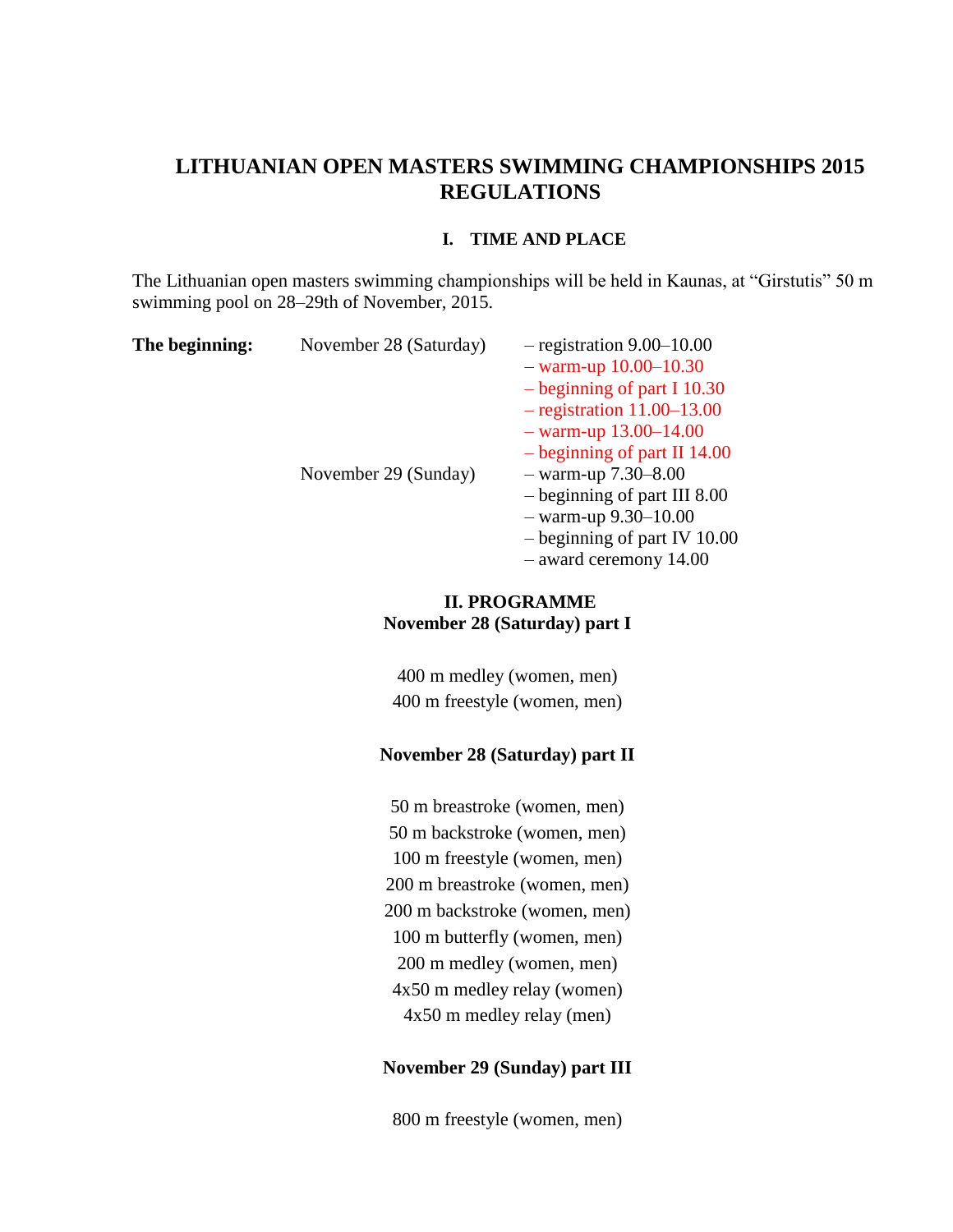### **November 29 (Sunday) part IV**

50 m freestyle disabled (women, men) 50 m freestyle (women, men) 50 m butterfly (women, men) 100 m breastroke (women, men) 100 m backstroke (women, men) 200 m freestyle (women, men) 200 m butterfly (women, men) 4x50 m freestyle relay (women) 4x50 m freestyle relay (men)

### **II. ORGANIZERS**

The championships are organized by the Lithuanian swimming federation and Kaunas swimming club of masters and disabled people "Takas".

### **IV. THE PARTICIPANTS**

- The competition is personal. Who is allowed to participate: the sportsmen of 25 years old and older, the Lithuanian citizens and citizens of foreign countries who do not practice a professional career and who have paid the participation fee;
- The participants are personally responsible for their health and life during the competitions and confirm it by signing on the protocol during the registration;
- In the individual events the participants are divided according to age categories set by FINA maters rules (25-29; 30-34; 35-39; 40-44; 45-49; 50-54, etc.). The sportsmen are assigned according to the age they are on 31-12-2015;
- $\bullet$  In relays, the club teams participate in the following age categories: 100-119 years, 120-159 years, 160-199 years, 200-239 years, 240-279 years, 280-319 years.
- The number of entries in events and relays is unlimited.

### **V. COMPETITIONS**

- The competitions are organized according to the FINA rules for category "Masters".
- The results are recorded using OMEGA timing.
- The competitions are personal.
- The competitions contain only finals.
- 800 m freestyle will only be carried out in case there are at least 3 participants.
- All the events are carried out starting from the weakest heats, except for 800 m freestyle which is carried out starting from the strongest heats.
- 800 m event has a time limit. After it is over the event will be stopped.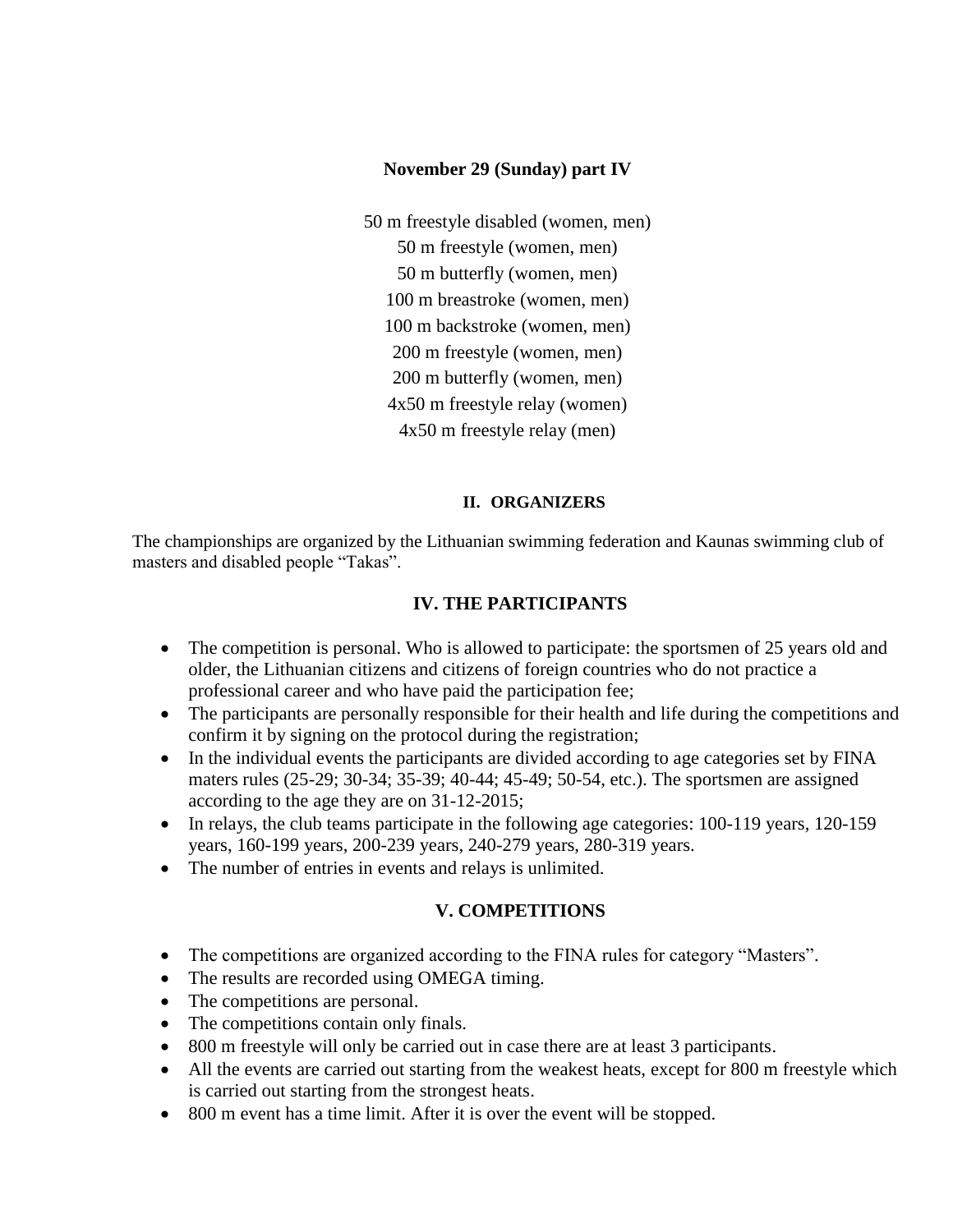#### Time limits 800 m freestyle:

| Women   |         |         |         |         |         |         |         |         |         |         |         |         |         |
|---------|---------|---------|---------|---------|---------|---------|---------|---------|---------|---------|---------|---------|---------|
| 25      | 30      | 35      | 40      | 45      | 50      | 55      | 60      | 65      | 70      | 75      | 80      | 85      | 90      |
| 12:25.0 | 12:40,0 | 13:05.0 | 13:50,0 | 15:00,0 | 16:00,0 | 16:50,0 | 18:00.0 | 19:15.0 | 20:50,0 | 23:55,0 | 25:50,0 | 28:50,0 | 35:40,0 |
| Men     |         |         |         |         |         |         |         |         |         |         |         |         |         |
| 25      | 30      | 35      | 40      | 45      | 50      | 55      | 60      | 65      | 70      | 75      | 80      | 85      | 90      |
| 11:08.0 | 11:15.0 | 11:26,0 | 11:35,0 | 12:05,0 | 12:50.0 | 13:40.0 | 14:45,0 | 15:45.0 | 17:20,0 | 18:50,0 | 20:40,0 | 23:13.0 | 26:55.0 |

The participants are responsible for their own accommodation (more info on annex 1).

# **VI. COMPLAINTS AND PROTESTS**

- The protests are possible in case there are violations of rules and regulations and in case other conditions are dangerous to the competition and sportsmen but not against the fact of violation.
- The protest is submitted along with the 30 EUR deposit.
- The protests are considered by the referee according to FINA rules.
- If the protest is upheld, the deposit is refunded.

## **VII. AWARDS**

- The winners of each event age groups are awarded with medals.
- Each participant is awarded with certificates and souvenirs.
- The 10 best swimmers (calculating the sum of the points of three best starts according to DSV Master Performance Table 2013) are awarded with special prizes.

# **VIII. SUBMISSION OF APLICATIONS**

- The technical applications must be submitted no later than 21-11-2015 to the chief secretary at ltuswimmasters2015@gmail.com (an example is at annex 1). The teams consisting of more than 5 persons submit their application using "Entry Editor". Invitations to the teams are sent after submitting the inquiry at **[milda.seibokaite@gmail.com](mailto:milda.seibokaite@gmail.com)**
- The application is considered submitted if you have received the answer.
- Changes are allowed until 27-11 15:00.
- **After 28-11 10:00 no changes are allowed.**
- **Relay applications must be submitted before the beginning of part II and part IV.**

# **IX. FINANCIAL CONDITIONS**

- The participation fee is 20 EUR (the participants of 65 years and older do not have to pay the fee).
- The participation fee must be paid before the end of the registration.
- The fine for non-arrival to the start is  $3 \notin$ , in relay  $-10 \notin$ .